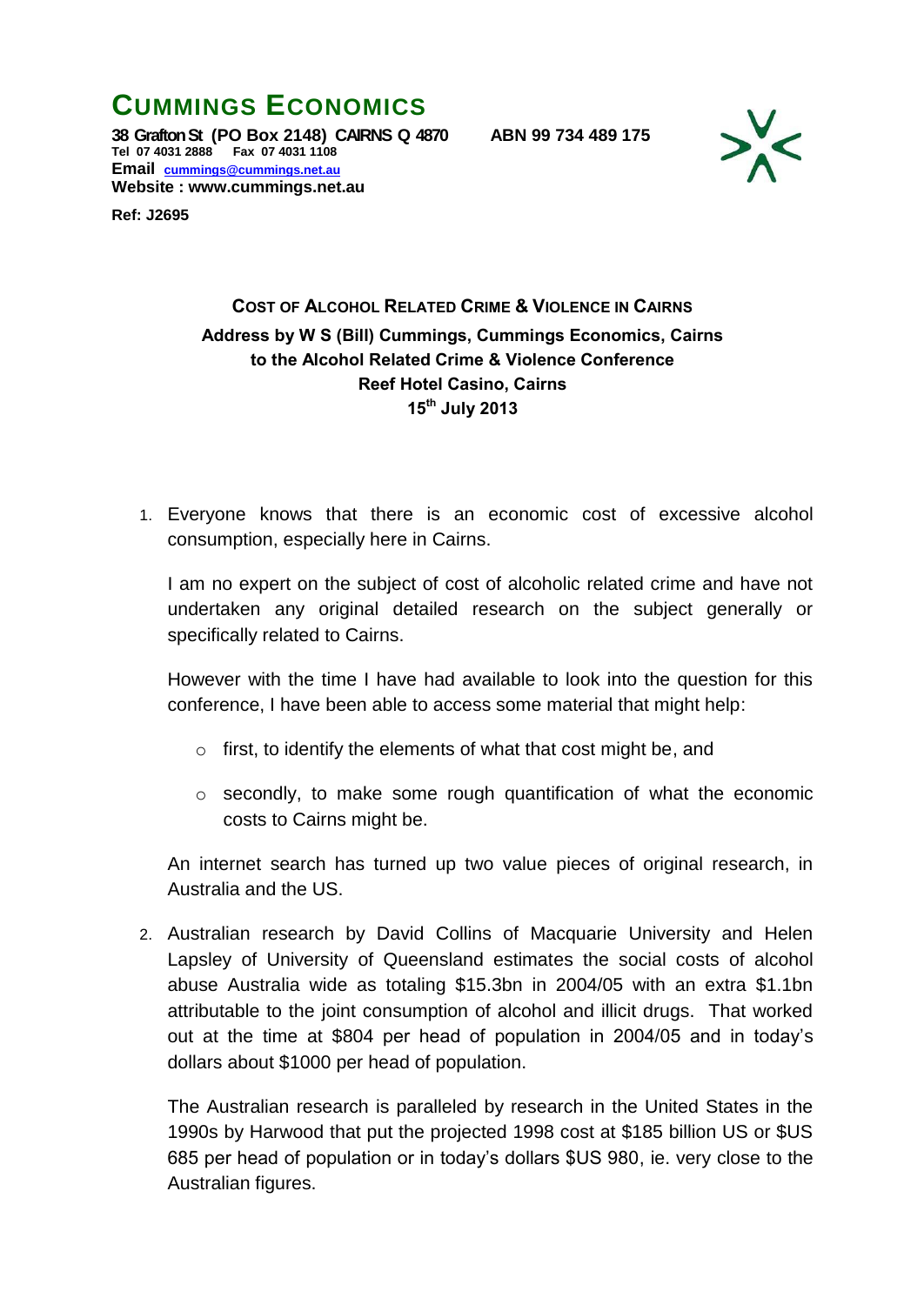In the time available, I have been unable to track through an accurate assessment of how the level of alcohol abuse n Cairns relates to national averages.

However we all know that our consumption of alcohol is a major problem in indigenous communities and Cairns has a higher proportion.

Unemployment rates have been relatively high, especially among youth and seems likely to contribute.

A high visitor population especially of backpackers adds another potential dimension.

I don't know with any precision what the economic cost of alcohol abuse sits at but to give some idea of the likely order of magnitude, the following table gives figures based on a resident population, Gordonvale to Ellis Beach of 150,000, and on national averages.

| Table #1: Estimated Social Costs of Alcohol Abuse in Cairns<br>(Based on National Ratios per Head of Population)           |                      |
|----------------------------------------------------------------------------------------------------------------------------|----------------------|
| <b>Labour in the workforce -</b> Reduction in workforce & Absenteeism                                                      | \$32.8 m             |
| <b>Labour in the household - Premature death &amp; Sickness</b>                                                            | \$14.4 m             |
| Less consumption resources saved                                                                                           | $(-$14.8 m)$         |
| <b>Total net labour costs</b>                                                                                              | \$32.4 m             |
| <b>Healthcare</b> - Medical, Hospital, Nursing homes, Pharmaceuticals & Ambulances                                         | \$18.1 m             |
| Road accidents n.e.i.                                                                                                      | \$20.2 m             |
| <b>Crime n.e.i</b> . – Police, Criminal courts, prisons, Property, Insurance administration &<br>Productivity of prisoners | \$13.0 m             |
| Resources used in abusive consumption                                                                                      | \$15.5 m             |
| <b>Total Tangible</b>                                                                                                      | \$99.2 m             |
| Intangible Social Costs of Alcohol Abuse                                                                                   |                      |
| Loss of life, Pain and suffering (road accidents)                                                                          | \$42.0 m             |
| Social Costs of Joint Alcohol & Abuse                                                                                      |                      |
| Various                                                                                                                    | \$9.7 <sub>m</sub>   |
| Total social costs of joint alcohol & drug abuse                                                                           | \$150.9 <sub>m</sub> |

*Note: n.e.i. denotes not elsewhere included.*

*Source: Cummings Economics based on Collins & Lapsley (2008a) and Australian Bureau of Statistics Estimated Residential Population, 2012.*

This compares with a Gross Regional Product for the area (ie. the sum of value added by all entities in the city) of about \$7bn. \$150m represents about 2% of GRP. To give some other dimensions, it compares with earnings from Chinese and Japanese tourism of the order of \$200m.